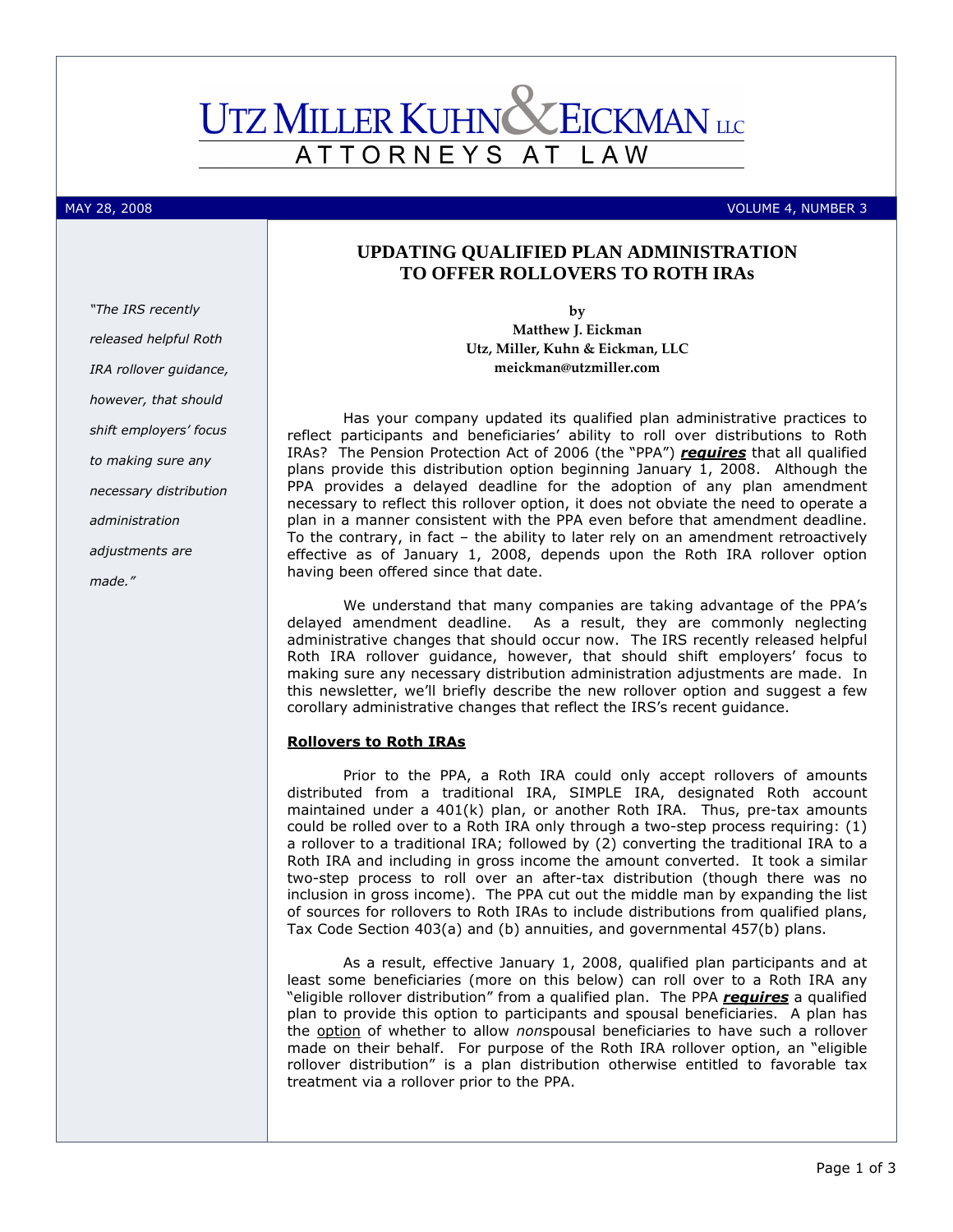"We suggest three administrative changes that will help to show operational compliance with the PPA requirement to offer rollovers to Roth IRAs."

Utz, Miller, Kuhn & Eickman, LLC 7285 West 132nd St. Suite 320 Overland Park, KS 66213

Phone: 913.685.0970 Fax: 913.685.1281

Matthew J. Eickman meickman@utzmiller.com Phone: 913.685.0749 Fax: 913.685.1281

Gregory B. Kuhn gkuhn@utzmiller.com Phone: 913.685.0774 Fax: 913.685.1281

Eric N. Miller emiller@utzmiller.com Phone: 913.685.8150 Fax: 913.685.1281

John L. Utz jutz@utzmiller.com Phone: 913.685.7978 Fax: 913.685.1281

www.utzmiller.com

The information in this newsletter is of a general nature only and does not constitute legal advice.

Consult your attorney for advice appropriate to your circumstances.

There are, of course, tax consequences – and potential immediate tax advantages – to rolling over a distribution into a Roth IRA. Amounts being rolled over that have not been taxed (such as pre-tax deferrals to a  $401(k)$  plan) must be included in the individual's gross income for the year in which the distribution is made. Those amounts are generally exempt, however, from the 10 percent early distribution penalty tax, so long as taxable amounts rolled into a Roth IRA are not distributed within five years of the rollover.

In 2008 and 2009, the PPA places important limitations on the Roth IRA rollover option's availability. An individual's Roth IRA may not receive such a rollover from a qualified plan if his or her modified adjusted gross income exceeds \$100,000, or if he or she is married and files separately (unless the individual lived apart from his or her spouse for the entire year). Those limits disappear beginning in 2010.

## Changes in Plan Administration

Although an existing qualified plan need not be amended now (if at all; more on this at the end of this newsletter) to reflect the Roth IRA rollover option's current availability, the plan's current administration must reflect the option's availability in order for the plan to later be retroactively amended. We suggest three administrative changes that will help to show operational compliance with the PPA requirement to offer rollovers to Roth IRAs. Following a discussion of those suggestions, we will also highlight an issue for which plan administrators do not have responsibility.

Election Forms. First, plan administrators should update distribution election forms to reflect the situations in which distributees may elect to roll over amounts to Roth IRAs. This certainly includes the forms provided to participants and spousal beneficiaries, and will also include nonspousal beneficiaries' forms if a plan administrator has decided to provide that option. Incidentally, if your company is awaiting elections from individuals who have received distribution paperwork not including the Roth IRA rollover option, you may want to contact those individuals immediately and make them aware of the option.

Special Tax Notice. Second, the Section 402(f) Special Tax Notice accompanying election and distribution paperwork should be revised to explain the tax consequences of rolling over a distribution to a Roth IRA. Many companies use a model Notice promulgated by the IRS. The IRS has not updated its model Notice for several years, but recently expressed the intention to include a revised model notice in forthcoming guidance. Whether your company uses the model Notice, a derivation thereof, or an independently drafted Notice, your Notice most likely requires a significant number of changes to reflect the ability to roll amounts to a Roth IRA (as well as other distribution and rollover changes of the last several years). The best approach is to preliminarily make those changes now and then to make further desired changes after the IRS has issued a new model Notice. The IRS intends to issue a new model Notice before the end of June. Some employers may be tempted to wait for a model Notice before making any changes. To those employers we note that, at a May 2008 American Bar Association Tax Section meeting, an IRS representative suggested that the forthcoming model Notice may not even reflect the Roth IRA rollover changes. In other words, it is uncertain whether the model Notice will be worth any additional wait.

Withholding Election. Third, we suggest that individuals receive the option of electing to have taxes withheld from taxable amounts rolled over to a Roth IRA. Plan administrators that do not already provide a Form W-4P with distribution paperwork may wish to start doing so. Please note that distributees may appreciate this step because a distribution elected to be directly rolled over to a Roth IRA is not subject to mandatory withholding, even if all or a portion of the